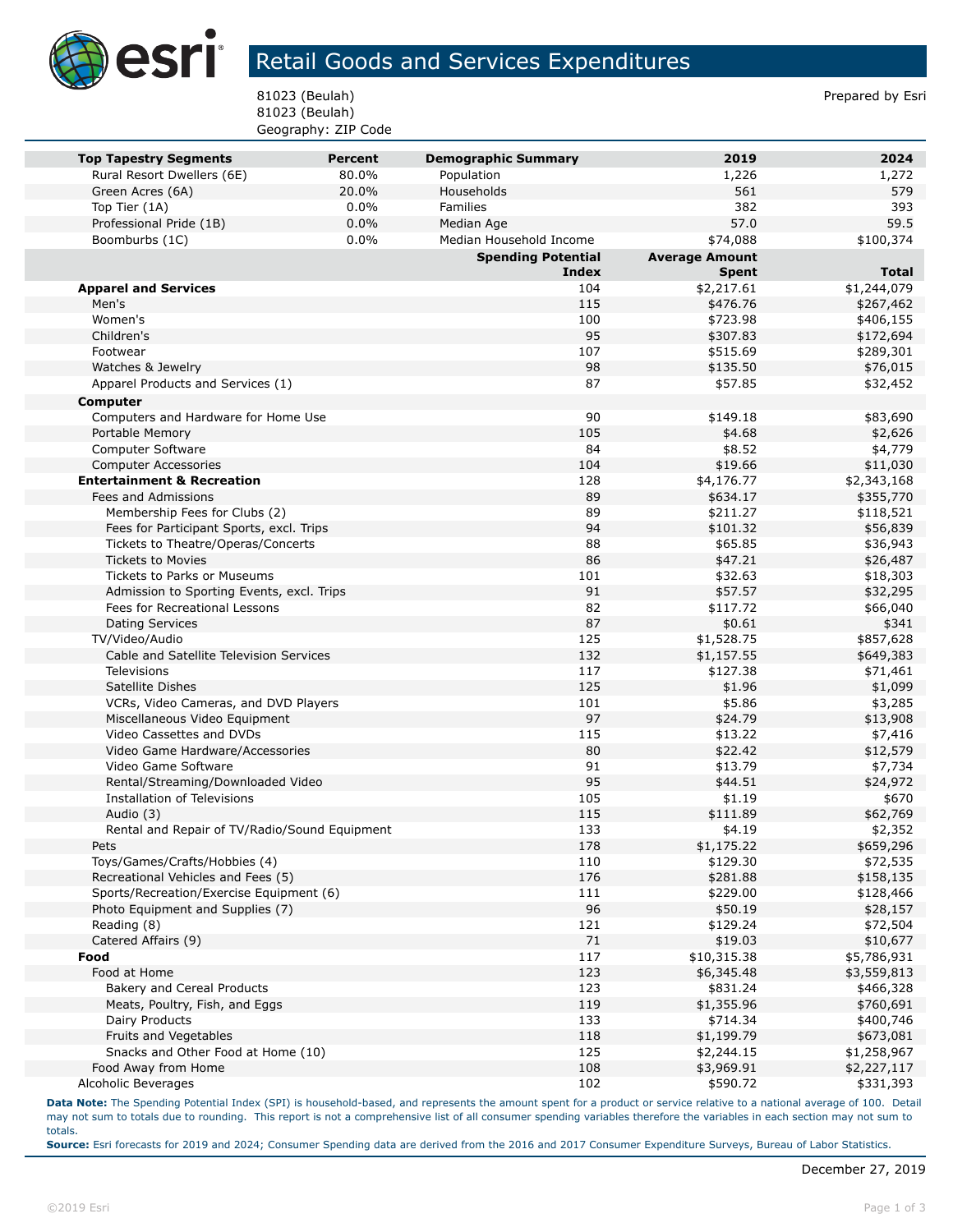

## Retail Goods and Services Expenditures

81023 (Beulah) Prepared by Esri 81023 (Beulah) Geography: ZIP Code

|                                            | <b>Spending Potential</b><br><b>Index</b> | <b>Average Amount</b><br><b>Spent</b> | <b>Total</b> |
|--------------------------------------------|-------------------------------------------|---------------------------------------|--------------|
| <b>Financial</b>                           |                                           |                                       |              |
| Value of Stocks/Bonds/Mutual Funds         | 116                                       | \$24,883.13                           | \$13,959,436 |
| Value of Retirement Plans                  | 115                                       | \$109,767.19                          | \$61,579,394 |
| Value of Other Financial Assets            | 108                                       | \$6,149.79                            | \$3,450,030  |
| Vehicle Loan Amount excluding Interest     | 118                                       | \$3,382.48                            | \$1,897,570  |
| Value of Credit Card Debt                  | 106                                       | \$2,596.00                            | \$1,456,355  |
| Health                                     |                                           |                                       |              |
| Nonprescription Drugs                      | 134                                       | \$192.98                              | \$108,261    |
| <b>Prescription Drugs</b>                  | 147                                       | \$537.72                              | \$301,659    |
| Eyeglasses and Contact Lenses              | 149                                       | \$135.14                              | \$75,816     |
| Home                                       |                                           |                                       |              |
| Mortgage Payment and Basics (11)           | 119                                       | \$11,986.17                           | \$6,724,240  |
| Maintenance and Remodeling Services        | 118                                       | \$2,528.89                            | \$1,418,709  |
| Maintenance and Remodeling Materials (12)  | 182                                       | \$890.77                              | \$499,722    |
| Utilities, Fuel, and Public Services       | 125                                       | \$6,084.92                            | \$3,413,641  |
| <b>Household Furnishings and Equipment</b> |                                           |                                       |              |
| Household Textiles (13)                    | 111                                       | \$111.32                              | \$62,449     |
| Furniture                                  | 102                                       | \$624.26                              | \$350,210    |
| Rugs                                       | 110                                       | \$35.62                               | \$19,983     |
| Major Appliances (14)                      | 133                                       | \$469.46                              | \$263,368    |
| Housewares (15)                            | 125                                       | \$133.10                              | \$74,669     |
| Small Appliances                           | 116                                       | \$56.37                               | \$31,622     |
| Luggage                                    | 83                                        | \$11.59                               | \$6,503      |
| Telephones and Accessories                 | 117                                       | \$88.39                               | \$49,586     |
| <b>Household Operations</b>                |                                           |                                       |              |
| Child Care                                 | 85                                        | \$434.46                              | \$243,734    |
| Lawn and Garden (16)                       | 155                                       | \$726.82                              | \$407,748    |
| Moving/Storage/Freight Express             | 82                                        | \$54.50                               | \$30,574     |
| Housekeeping Supplies (17)                 | 128                                       | \$963.06                              | \$540,279    |
| <b>Insurance</b>                           |                                           |                                       |              |
| Owners and Renters Insurance               | 141                                       | \$814.26                              | \$456,802    |
| Vehicle Insurance                          | 120                                       | \$1,854.52                            | \$1,040,386  |
| Life/Other Insurance                       | 130                                       | \$599.01                              | \$336,047    |
| <b>Health Insurance</b>                    | 134                                       | \$5,252.32                            | \$2,946,549  |
| Personal Care Products (18)                | 104                                       | \$519.03                              | \$291,176    |
| School Books and Supplies (19)             | 103                                       | \$160.08                              | \$89,806     |
| <b>Smoking Products</b>                    | 147                                       | \$594.04                              | \$333,255    |
| <b>Transportation</b>                      |                                           |                                       |              |
| Payments on Vehicles excluding Leases      | 134                                       | \$3,403.66                            | \$1,909,456  |
| Gasoline and Motor Oil                     | 128                                       | \$2,927.66                            | \$1,642,416  |
| Vehicle Maintenance and Repairs            | 124                                       | \$1,415.30                            | \$793,981    |
| <b>Travel</b>                              |                                           |                                       |              |
| Airline Fares                              | 96                                        | \$521.85                              | \$292,758    |
| Lodging on Trips                           | 117                                       | \$726.73                              | \$407,697    |
| Auto/Truck Rental on Trips                 | 106                                       | \$27.87                               | \$15,634     |
| Food and Drink on Trips                    | 112                                       | \$604.99                              | \$339,402    |

**Data Note:** The Spending Potential Index (SPI) is household-based, and represents the amount spent for a product or service relative to a national average of 100. Detail may not sum to totals due to rounding. This report is not a comprehensive list of all consumer spending variables therefore the variables in each section may not sum to totals. **Source:** Esri forecasts for 2019 and 2024; Consumer Spending data are derived from the 2016 and 2017 Consumer Expenditure Surveys, Bureau of Labor Statistics.